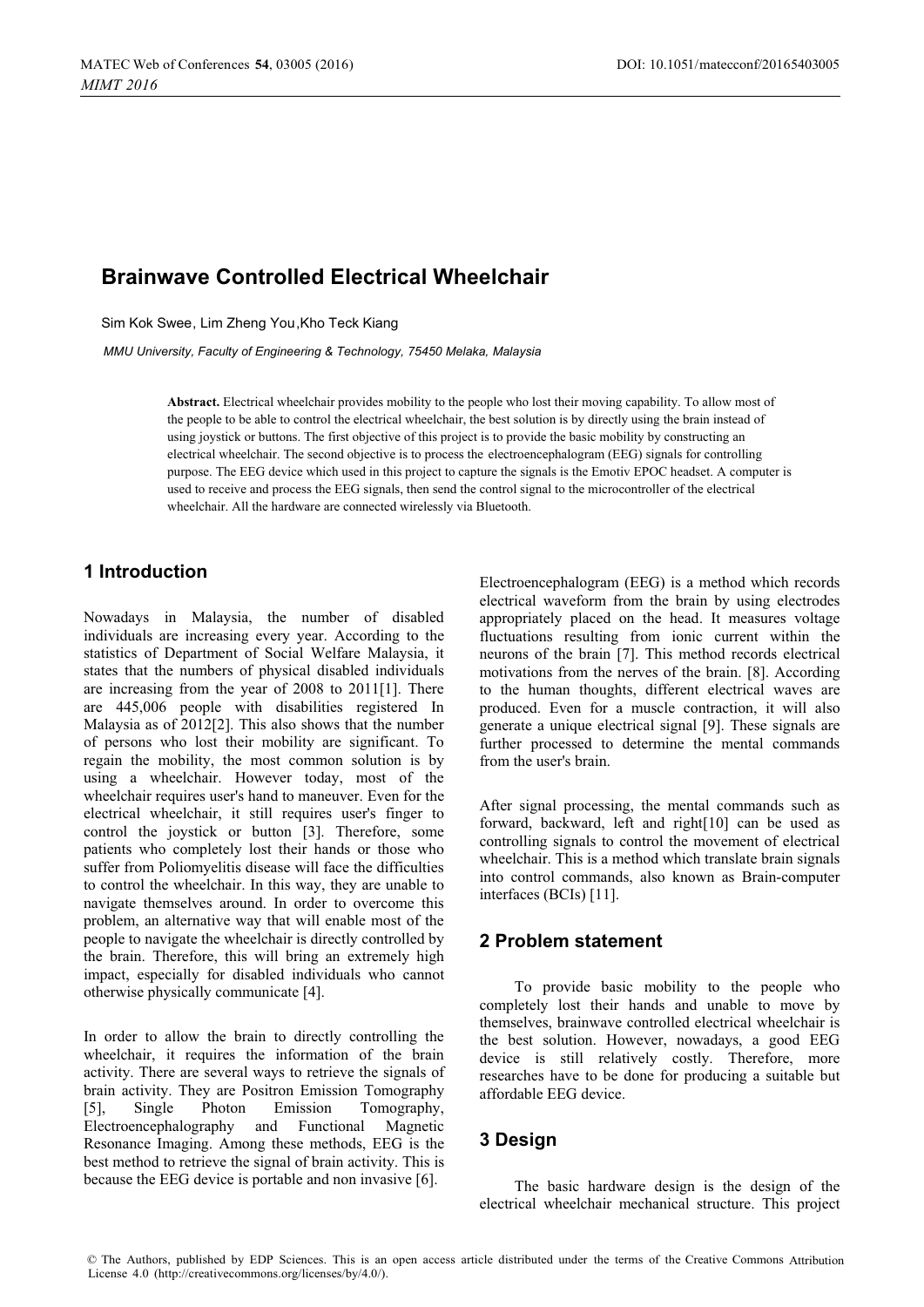also involves designing electronic circuits for the electronic system of the electrical wheelchair. Software development is required for retrieving the signals from EEG device and further processing the signals to determine the mental commands. The software development also involves writing the program of the Arduino microcontroller on the electrical wheelchair so that electrical wheelchair performs the correct movement.

#### **3.1 Hardware Design**

Most of the wheelchairs available in the market have dimension around 36 inches (3 feet) long and 24 inches (2 feet) wide. In order to meet the standard size of the wheelchairs, the size of the base of prototype is 36 inches (3 feet) long and 24 inches (2 feet) wide. To achieve stability but considering the weight of the wheelchair, the material used to construct the wheelchair base and frame is steel hollow tube. The armrest, backrest and seat are covered by PVC leather for comfort purpose.



**Figure 1.** The Structure of Wheelchair.

 The electrical wheelchair is designed with back wheel differential driven. Since the motors need to carry a person and also the whole structure, high torque motor are required. Therefore, scooter motors are chosen.



**Figure 2**. Scooter Motor with Gear

 Arduino Uno microcontroller board is chosen as the main controller of the electrical wheelchair. This microcontroller is chosen as it has enough I/O pins for controlling the entire electrical wheelchair system and is relatively small size.



**Figure 3**. Arduino Microcontroller

 Since scooter motor is used, a high current motor driver is required for driving the scooter motor. This is because the scooter motor will draw high current up to 10 ampere. A relays circuit board is also used for controlling the other motors such as power window motor on the electrical wheelchair.



**Figure 4**. High Current Motor Driver

 Bluetooth module HC06 is used for wireless communication. This module connects to the Arduino microcontroller. This allows PC and smartphone to directly connect to it and receive the command signals.



**Figure 5.** HC-06 Bluetooth module.

 Emotiv EPOC is the EEG device used to record and transmit the EEG signals. Emotiv EPOC is the official headset from Emotiv. It contains 14 channels, which means 14 sensor electrodes.



**Figure 6.** Emotiv EPOC headset.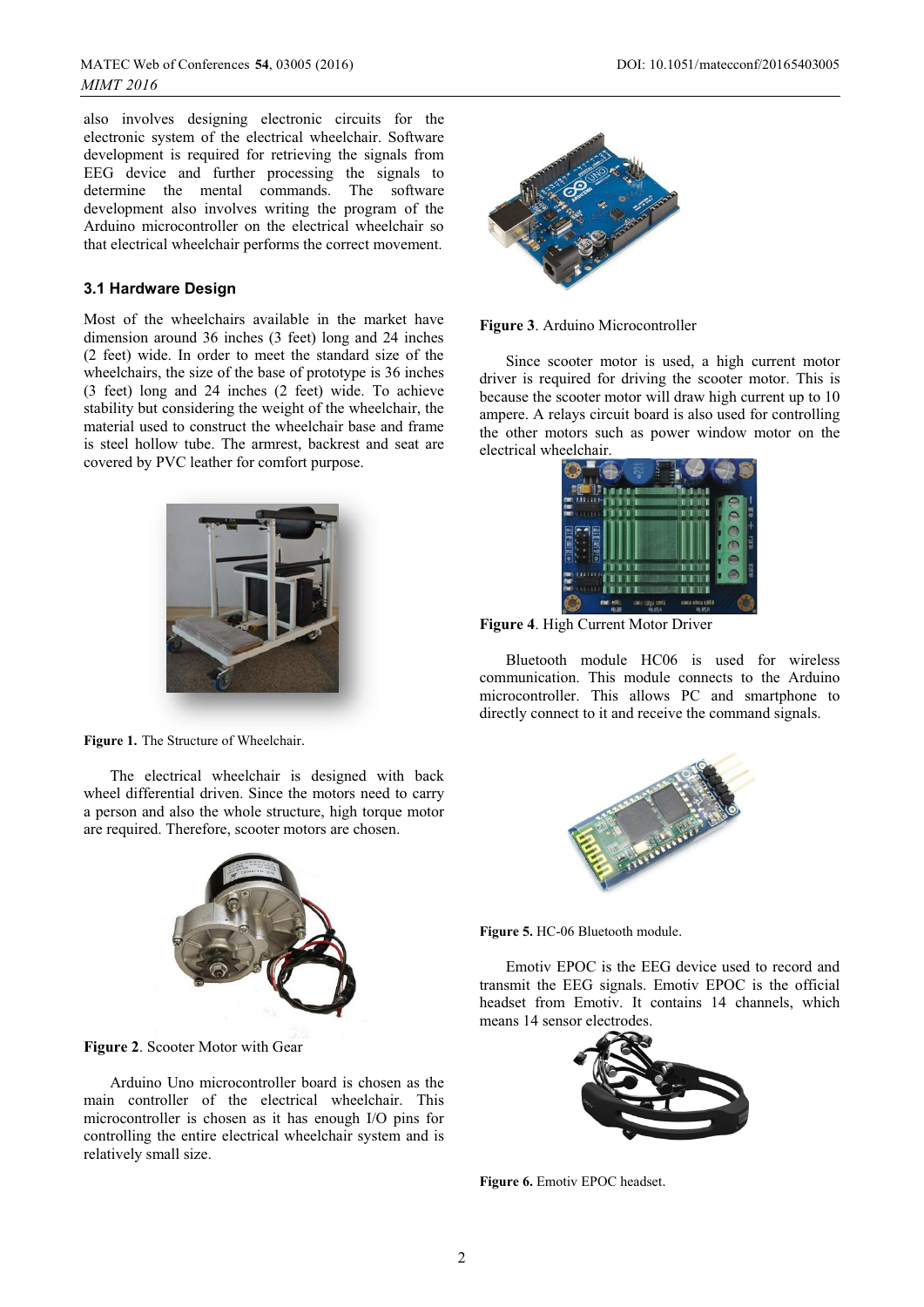#### **3.2 Software Design**

 For schematic diagram design and PCB design, the Easy Applicable Graphical Layout Editor (EAGLE) is used. The openness of EAGLE design resources, such as its extensive and fully-open component libraries, ease the design process for all. [12]

Arduino Integrated Development Environment (IDE) [13] is used for compiling and uploads the source code to the Arduino Uno microcontroller. This software is opensource and is easy to upload code as it only requires USB cable, no extra circuit needed.

 Microsoft Visual C# [14] is the IDE supports Visual C# with a full-featured code editor, compiler. It is a used to write the program for receiving the data sent from EEG device, processing the data and sending the command signal to the microcontroller via Bluetooth.

 Android Studio is used to write an Android application which can be installed in smartphone to send the command signal to the microcontroller via Bluetooth without using the PC.

#### **3.3 Methodology**

 The first step of the project is to select a best EEG device for reading the EEG signals. There are several EEG devices that can be found in the market. The comparison between the devices is done in table 1. From the comparison, it is found that the most suitable EEG device is the Emotiv EPOC headset as it contains the most channels among all these devices.

| <b>Device</b>                            | <b>Open EEG</b>                                                         | <b>Mindflex</b>                           | <b>Neurosky</b><br><b>Mindset</b>        | <b>Emotiv EPOC</b>                 |
|------------------------------------------|-------------------------------------------------------------------------|-------------------------------------------|------------------------------------------|------------------------------------|
| <b>Description</b>                       | <b>Building</b><br>the EEG<br>device and<br>software<br>from<br>scratch | Levitating<br>ball game<br>from<br>Mattel | Official<br>headset<br>from<br>Neurosky  | Official headset from<br>Emotiv    |
| Attention/<br><b>Meditation</b><br>Value | <b>No</b>                                                               | Yes                                       | Yes                                      | Yes                                |
| <b>Developer</b><br>Tool                 | Yes and<br>free                                                         | <b>No</b>                                 | Yes,<br>included<br>with the<br>purchase | Yes, included with the<br>purchase |
| <b>EEG</b> channel                       | Depends<br>on<br>developer                                              | 1 channel                                 | 1 channel                                | 14 channel                         |
| Costs                                    | More than<br>\$200                                                      | \$50                                      | \$199                                    | \$399                              |

 **Table 1** Comparison between EEG devices which found in commercialized market

 The following step is the development of the electrical wheelchair. This development process involves the construction of mechanical structure of the wheelchair and also electronics circuit design. Besides, this process also involves software programming design

for the microcontroller board so that microcontroller board will send appropriate control signals to the motor driver.



**Figure 7.** Block diagram of Electrical Wheelchair System

The entire electronic system includes few main devices. They are EEG device, computer and microcontroller of the electrical wheelchair. The interconnection of these devices is shown in the figure 8.



**Figure 8.** Block diagram of the complete brain controlled wheelchair system

The Emotiv EPOC headset is placed on the user's head for recording the EEG signals of the brain. The Bluetooth dongle is plugged in to the PC. It is used to connect with the Emotiv EPOC headset. In this way, the PC is able to receive the data sent from the Emotiv EPOC headset. The received data is further processed by using the application that wrote by using Microsoft Visual C#. The data is further processed to determine the mental command that is thinking by the user. According to the mental commands, output command signal is generated. Then, the command signal is sent to the microcontroller of the electrical wheelchair via Bluetooth. In this way, the electrical wheelchair is able to be directly controlled by the user's brain. Besides, an Android software can be also used to control the movement of the electrical wheelchair without require PC for sending command signal. However, the Android application is still not able to receive and process the EEG signals.

 The program flowchart (shown in figure 9) shows that the electrical wheelchair is able to operate in two modes. One is by using the brainwaves to control and another mode is by using an Android application to control. The smartphone Android application is an extra feature that allows the user to control the electrical wheelchair like a common electrical wheelchair instead of the electrical wheelchair is only workable under the brainwaves control. Therefore, this program flow involves few software developments. First, a Windows